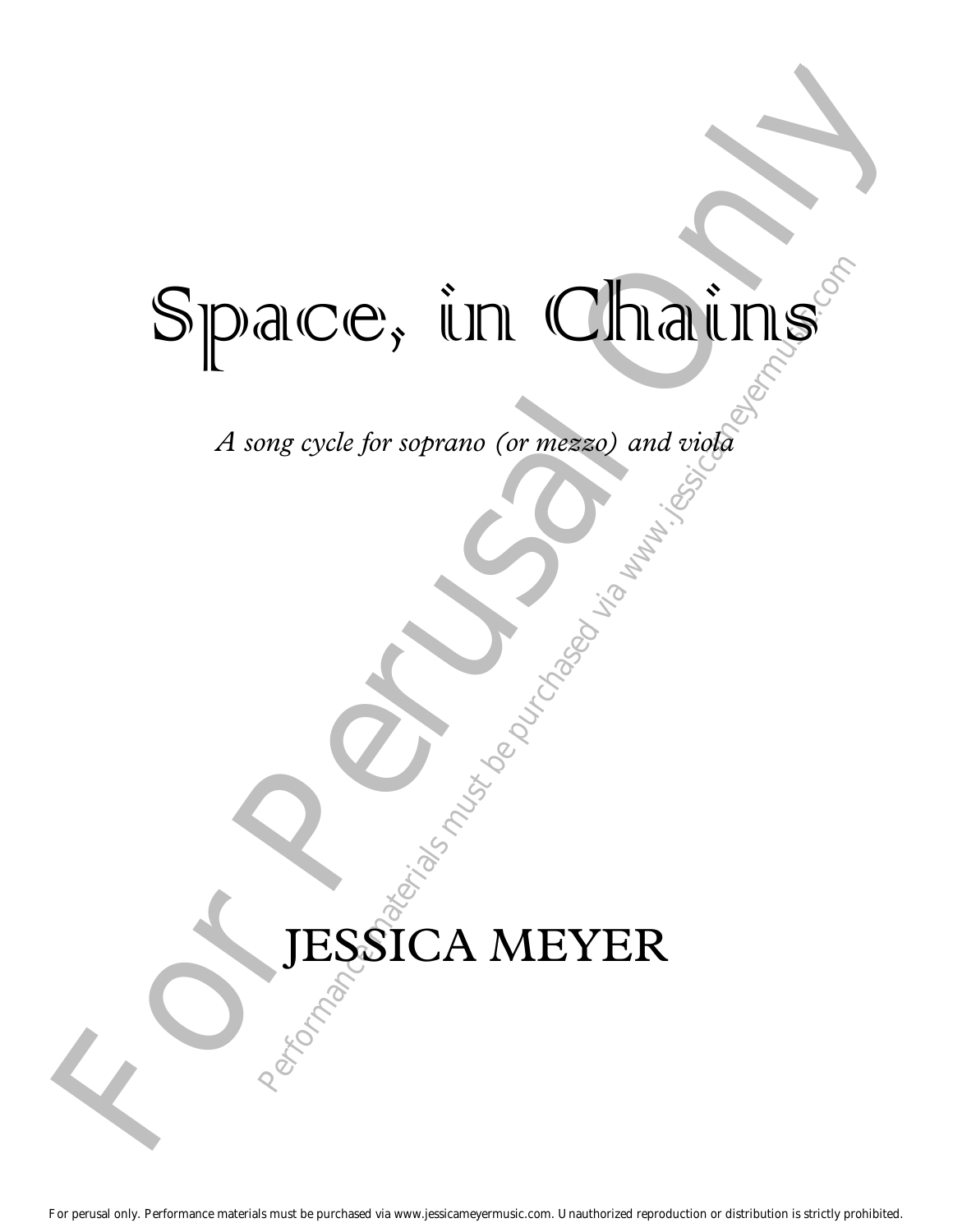## Space, in Chains

#### *for soprano (or mezzo) and viola 8' Music: Jessica Meyer (b. 1974) Text: Laura Kasischke (used with permission) Vocal Range: A3 to B6*

Space of the control of the control only in the control of the control of the control of the control of the control of the control of the control of the control of the control of the control of the control of the control "Space, in Chains" is a set of three songs using the text of acclaimed poet Laura Kasischke. Her poetry is a series of abstract, yet vivid, episodes that paints a surrealist portrait of everyday suburban life and these three particular poems address loss in very different ways. My deepest thanks to Melissa Wimbish for making these come alive during her Carnegie Hall debut in October of 2016. For the same of the same of the same of the same of the same of the purchase of the purchase of the purchase of the purchase of the purchase of the purchase of the purchase of the purchase of the purchase of the purchase

#### **TEXT**

#### **Space, in Chains**

Things that are beautiful, and die. Things that fall asleep in the afternoon, in sun. Things that laugh, then cover their mouths, ashamed of their teeth. A strong man pouring coffee into a cup. His hands shake, it spills. His wife falls to her knees when the telephone rings. *Hello? Goddammit, hello?* 

Where is their child?

Hamster, tulips, love, gigantic squid. *To live.* I'm not endorsing it.

Any single, transcriptional event. The chromosomes of the roses. Flagella, cilia, all the filaments of touching, of feeling, of running your little hand hopelessly along the bricks. Sky, stamped into flesh, bending over the sink to drink the *tour de force* of water.

It's all space, in chains—the chaos of birdsong after a rainstorm, the steam rising off the asphalt, a small boy in boots opening the back door, stepping out, and someone calling him from the kitchen,

*Sweetie, don't be gone too long.* 

#### **Rain**

The sun, made of water, like all the secrets made of tongues it falls all night, and in the morning the flames have been put out

and the stones, bewitched, can see:

The lost hours, and into the past. The memories of infants, of cats, of other stones—that they have souls. That they are souls. And the terror of foxes. And the children's hospital. And the hangman's alarm clock. And the official on the doorstep.

 And all the embezzled cents and dollars of the last time I saw you.

#### **O elegant giant**

These difficult matters of grace and scale: The way music, our savior, is the marriage of math and antisocial behavior. Like this woman with a bucket in the morning gathering gorgeous oxymora on the shore…

And my wildly troubled love for you, which labored gently in the garden all through June, then tore the flowers up with its fists in July.

Which set a place for you next to mine—the fork beside the spoon beside the knife (the linen napkin, and the centerpiece: a blue beheaded blossom floating in a bowl)—and even the red weight of my best efforts poured into your glass as a dark wine before I tossed the table onto its side.

Just another perfect night. Beyond destruction, and utterly unlikely, how someone might have managed, blindly, to stumble on such a love in the middle of her life.

#### *O elegant giant.*

While, outside, the woods are silent. And overhead, not a single intelligent star in the sky.

For perusal only. Performance materials must be purchased via www.jessicameyermusic.com. Unauthorized reproduction or distribution is strictly prohibited.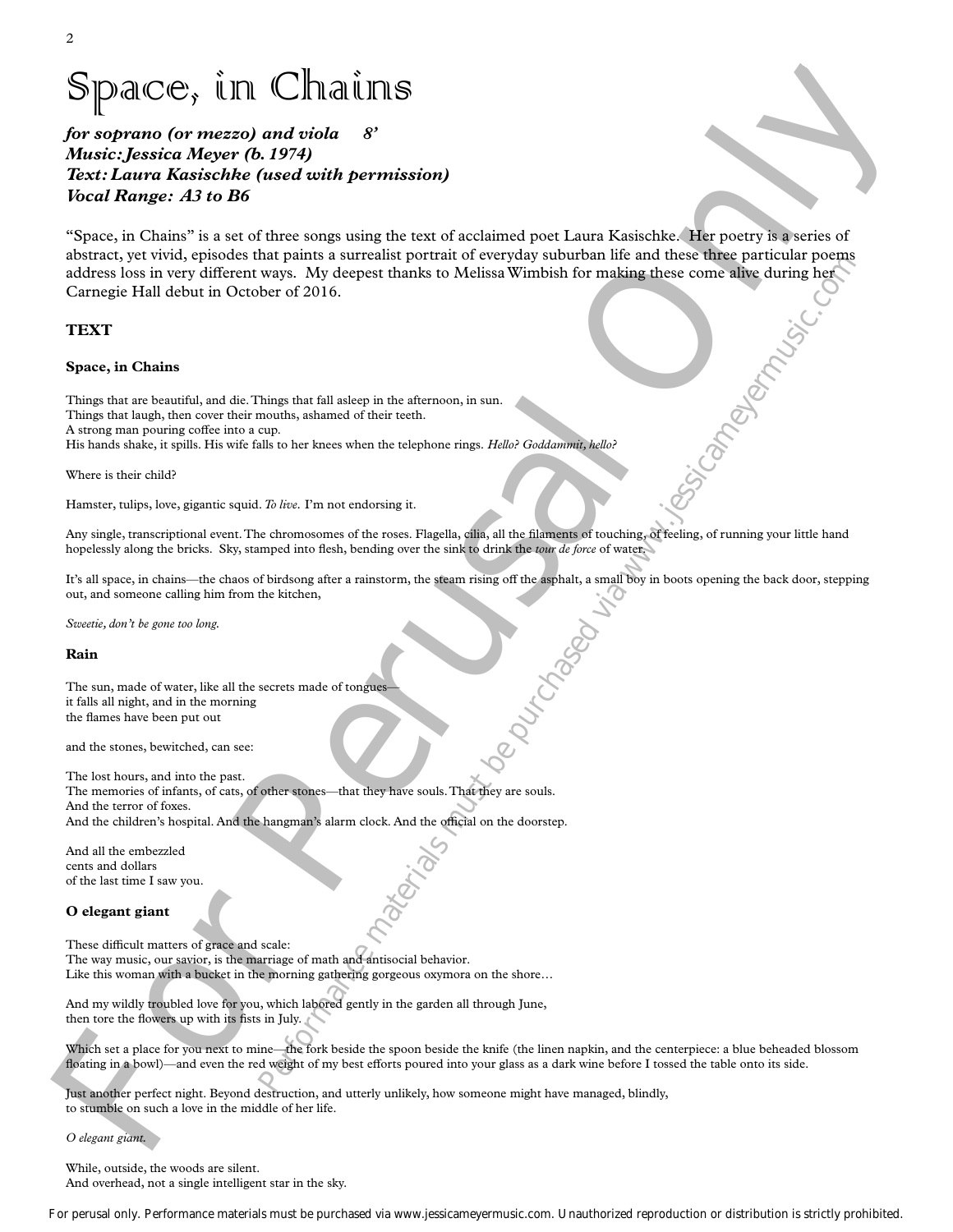## Space, in Chains

#### LAURA KASISCHKE

#### JESSICA MEYER



Text © 2011 by Laura Kasischke. Used with permission. ©2016 JMM Publishing (BMI). All rights reserved.

For perusal only. Performance materials must be purchased via www.jessicameyermusic.com. Unauthorized reproduction or distribution is strictly prohibited.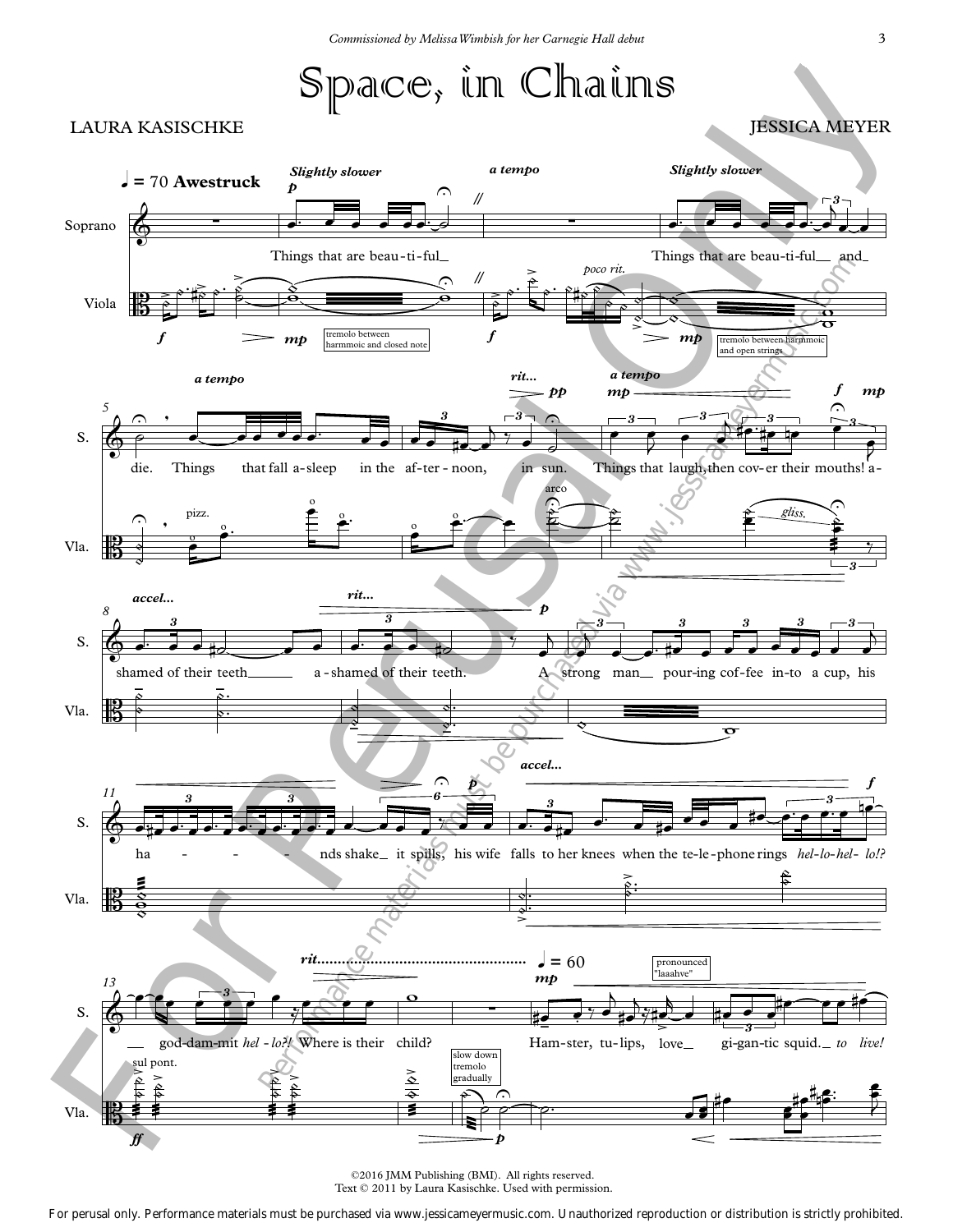

For perusal only. Performance materials must be purchased via www.jessicameyermusic.com. Unauthorized reproduction or distribution is strictly prohibited.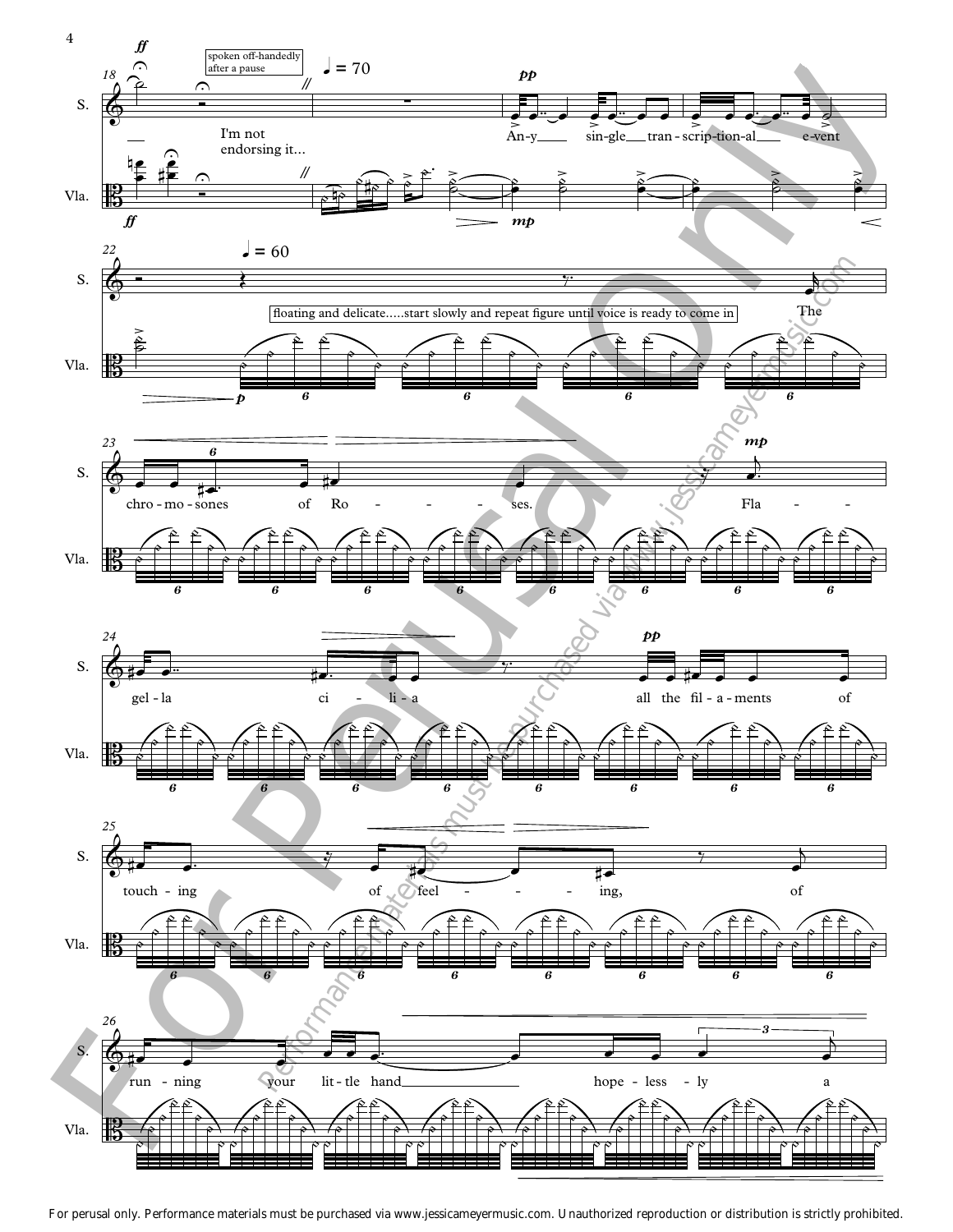

For perusal only. Performance materials must be purchased via www.jessicameyermusic.com. Unauthorized reproduction or distribution is strictly prohibited.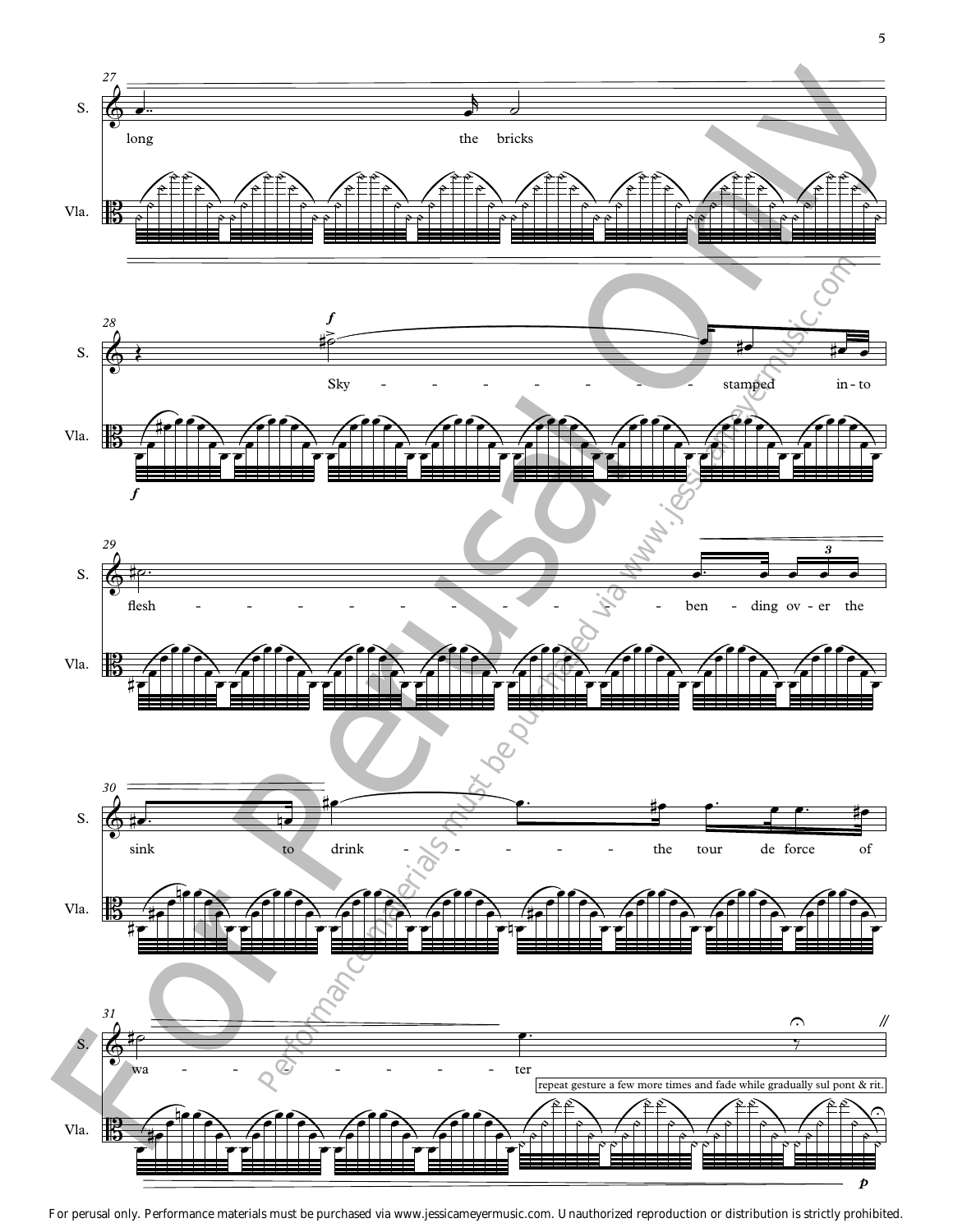

For perusal only. Performance materials must be purchased via www.jessicameyermusic.com. Unauthorized reproduction or distribution is strictly prohibited.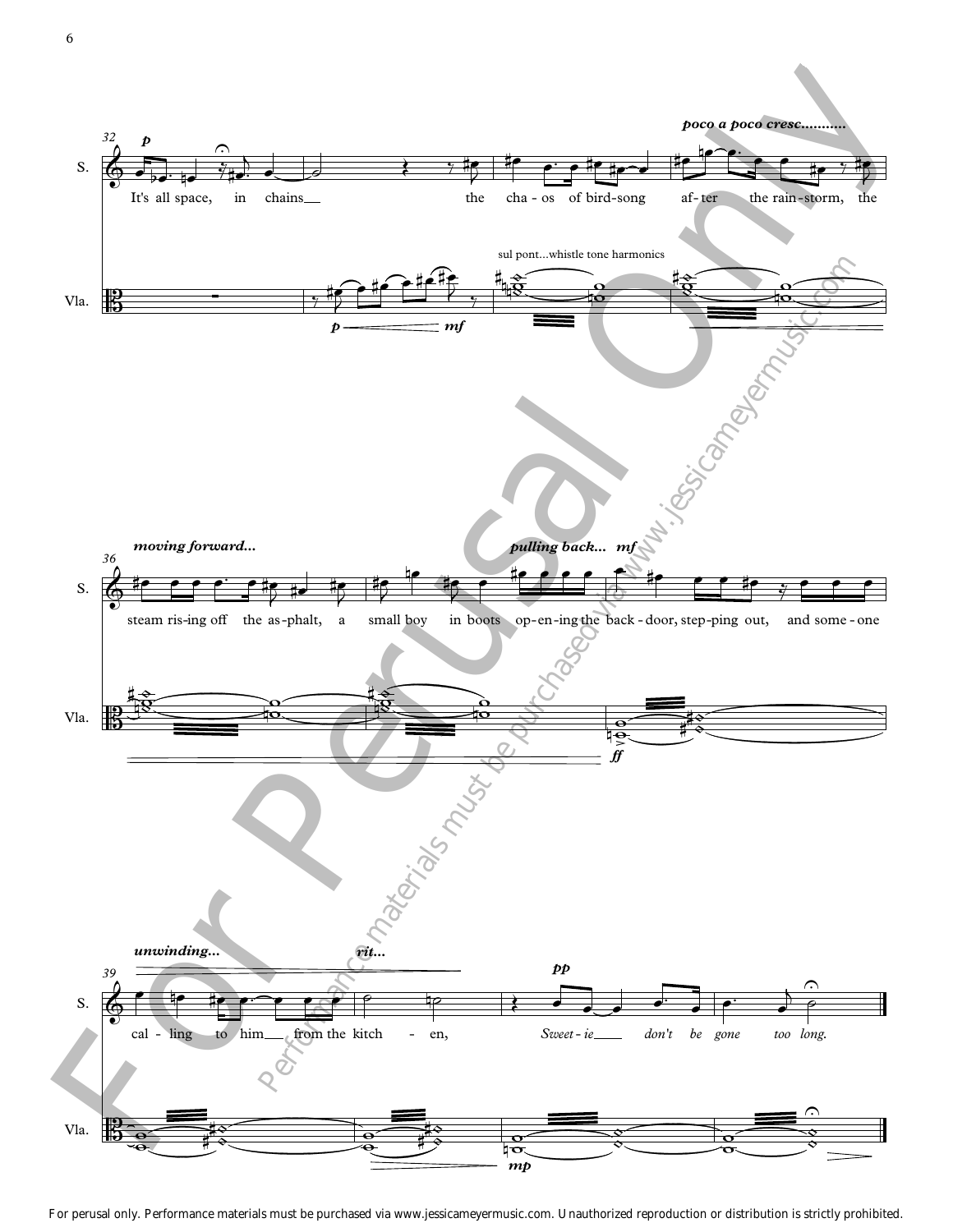This page is left imamionally bear to facilitate the partial of the current *This page is left intentionally blank to facilitate page turn.* Reference materials must be purchased via which was a continuate page turn.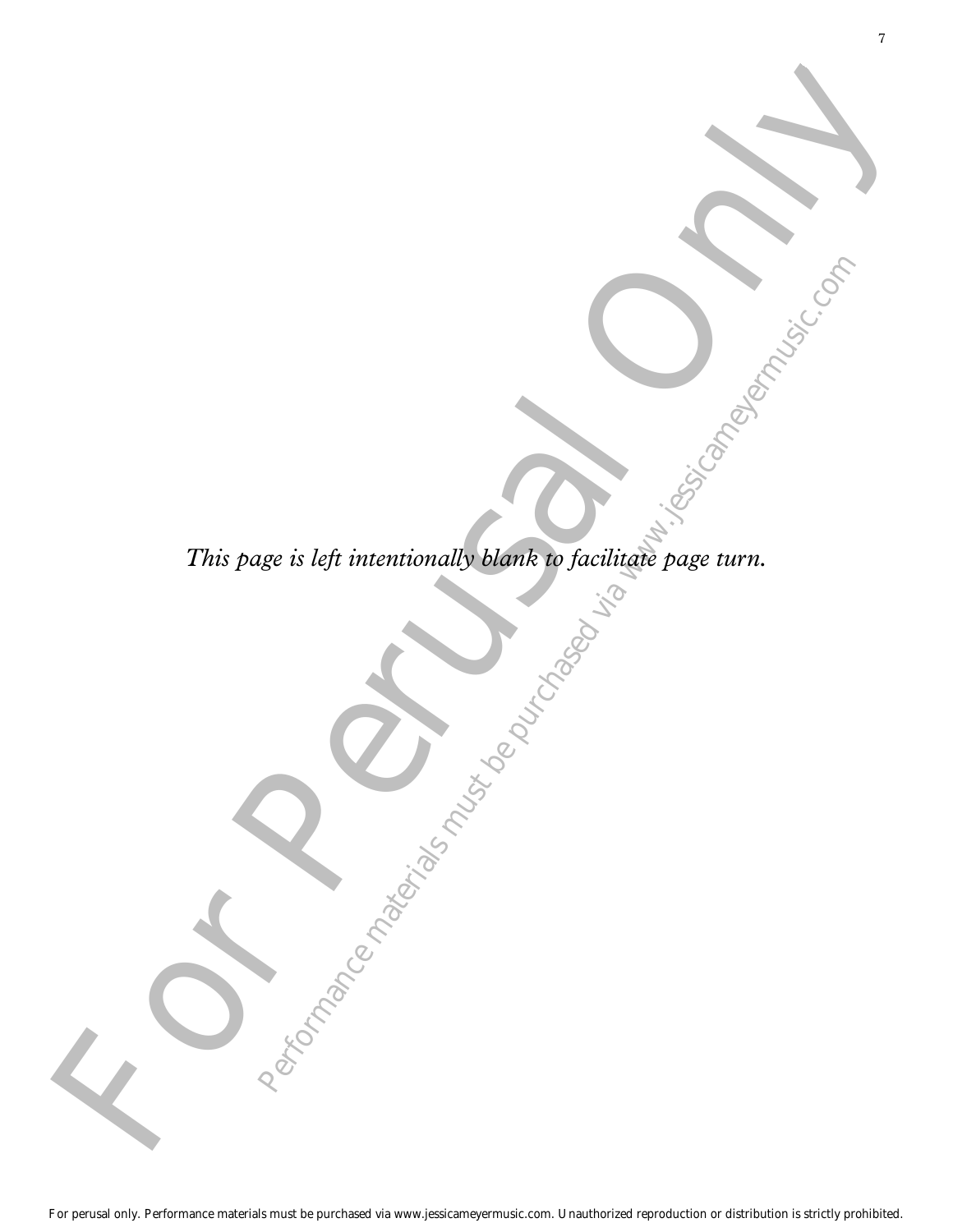

For perusal only. Performance materials must be purchased via www.jessicameyermusic.com. Unauthorized reproduction or distribution is strictly prohibited.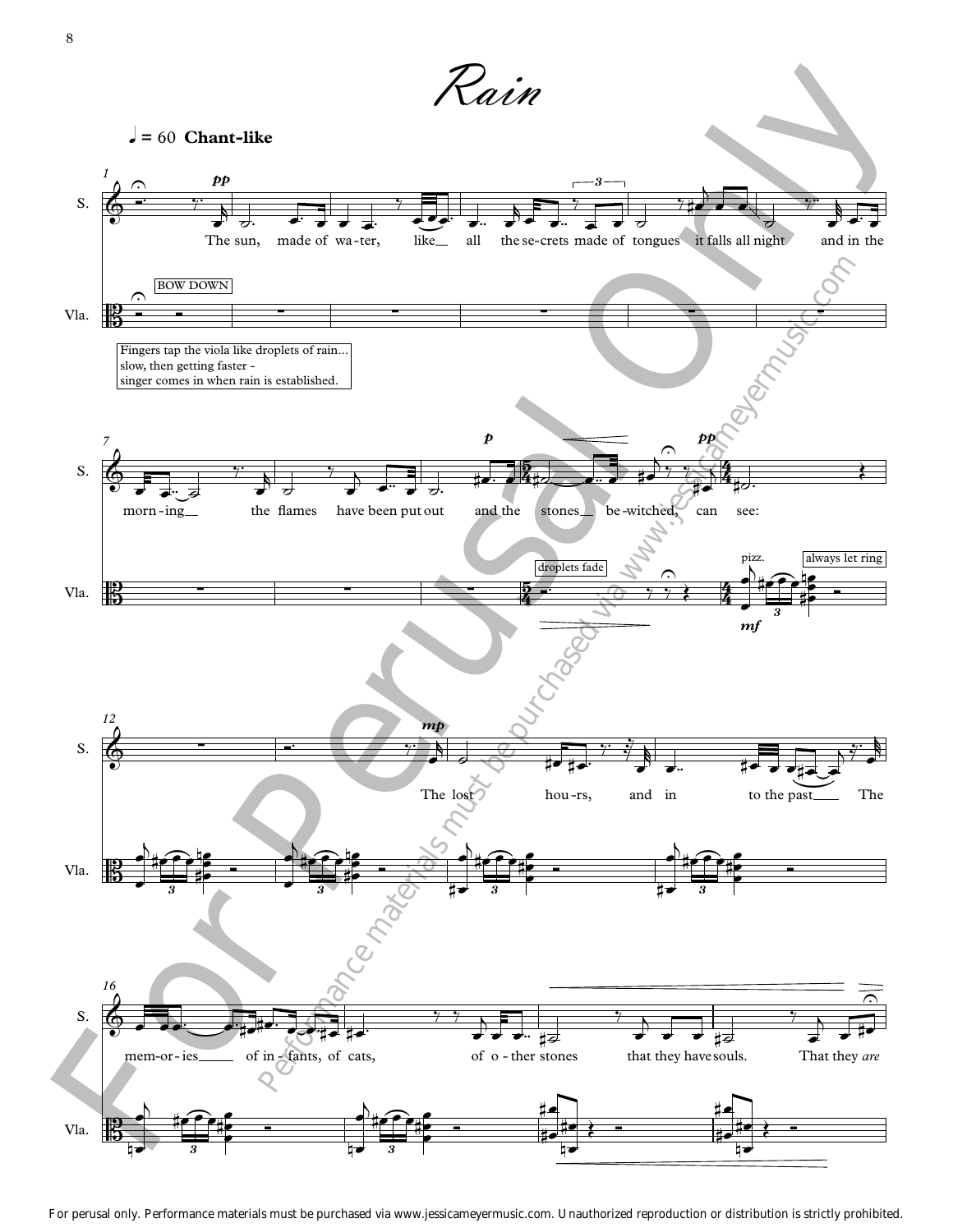

For perusal only. Performance materials must be purchased via www.jessicameyermusic.com. Unauthorized reproduction or distribution is strictly prohibited.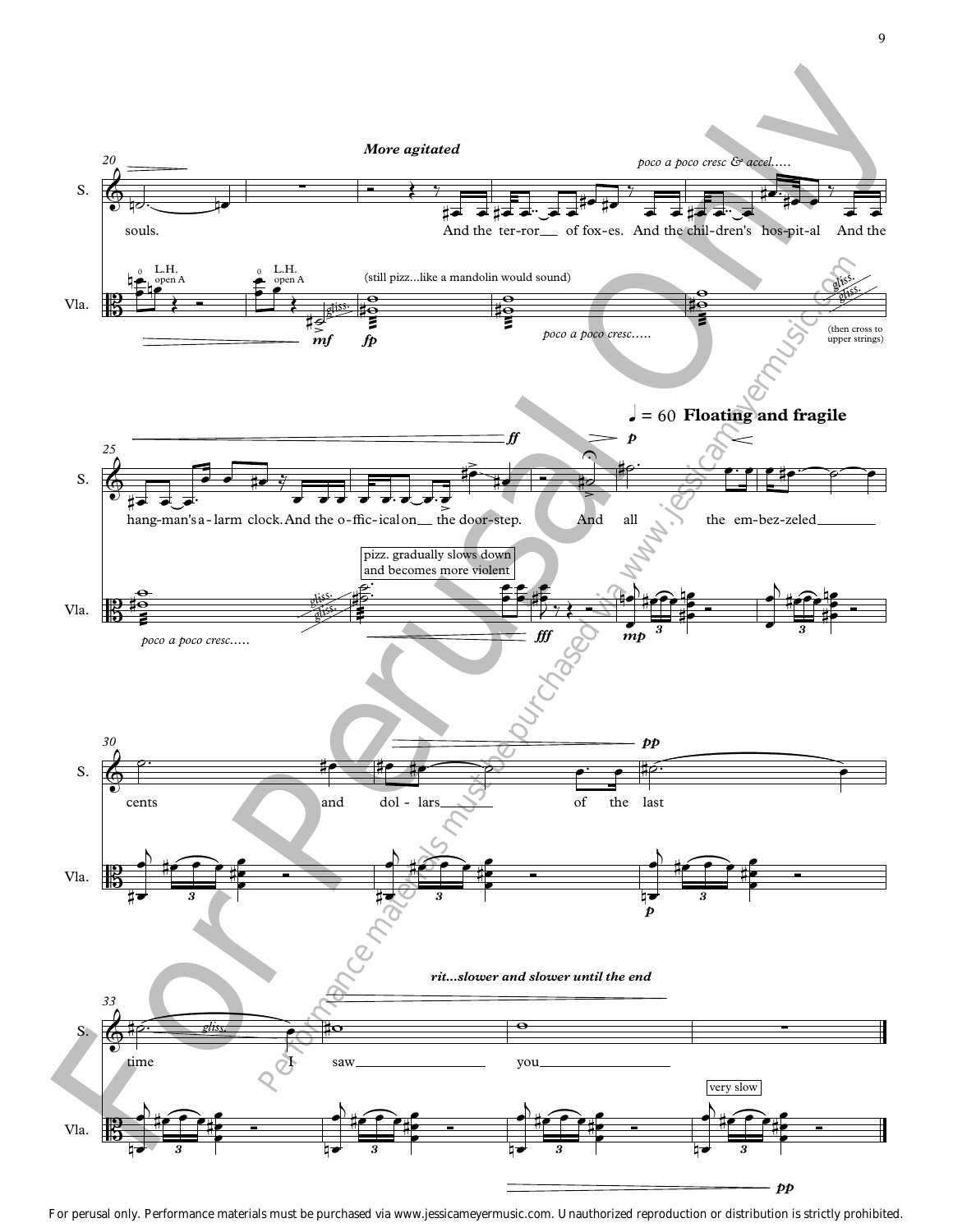### O elegant giant



For perusal only. Performance materials must be purchased via www.jessicameyermusic.com. Unauthorized reproduction or distribution is strictly prohibited.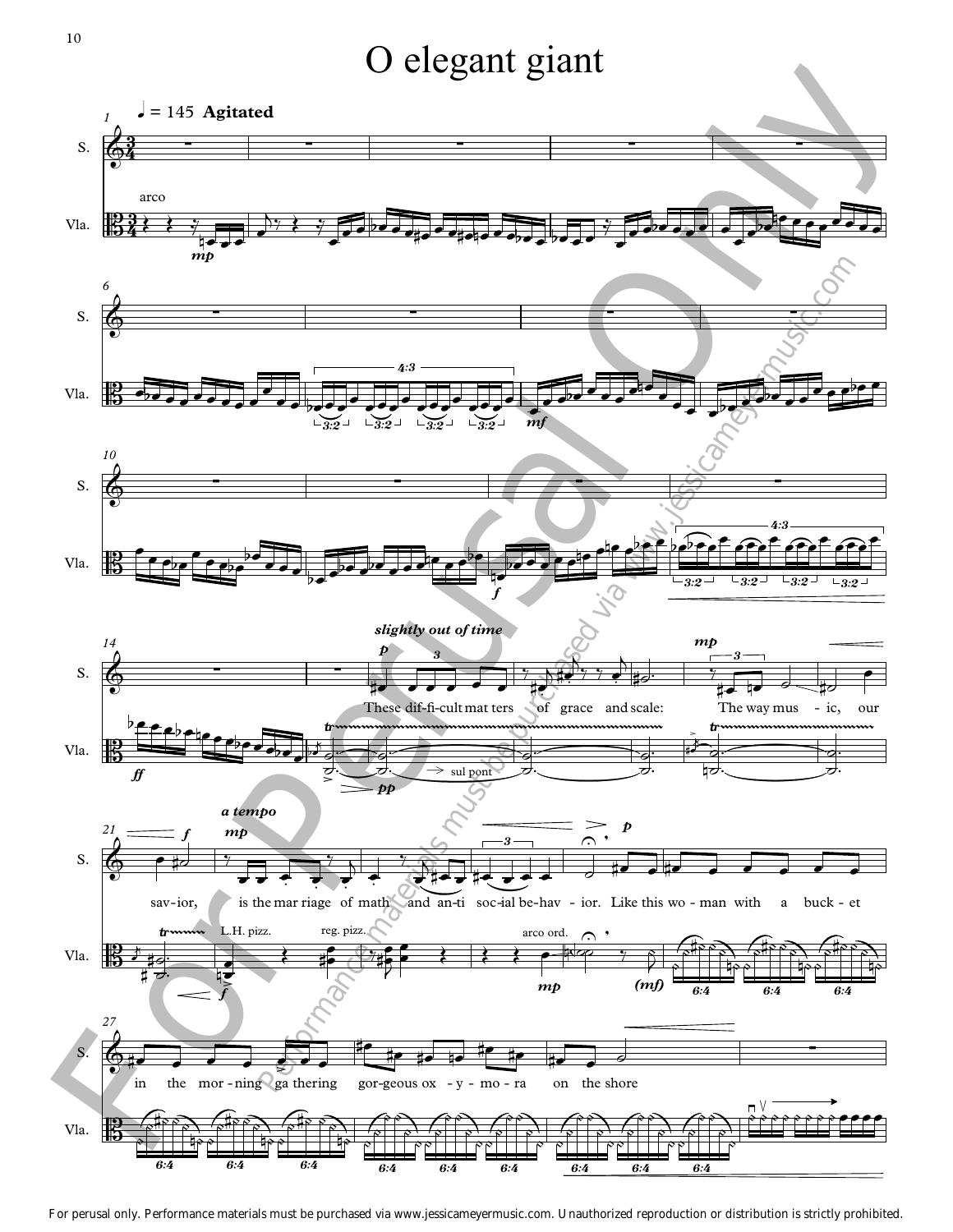

For perusal only. Performance materials must be purchased via www.jessicameyermusic.com. Unauthorized reproduction or distribution is strictly prohibited.